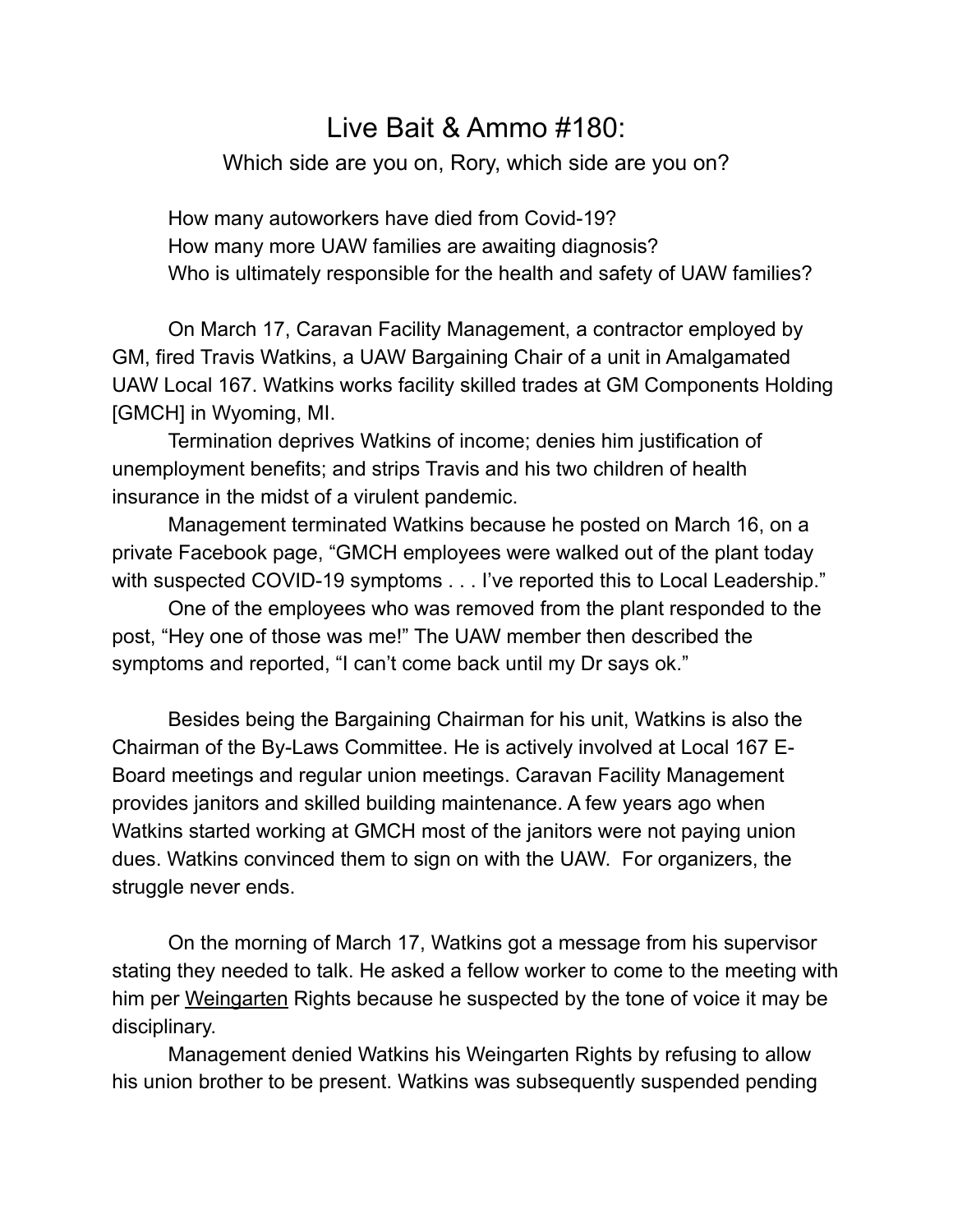an investigation without union representation. Watkins turned in his badge and keys.

 On March 18, management met with Watkins and a UAW Serving Rep from the Regional office at the union hall. Management's sole reason for immediate termination was a copy of the aforementioned Facebook post.

 Management stated that the posting was a violation of Shop Rule #2: "Assaulting, fighting, threatening, intimidating, coercing, or interfering with employees or supervision."

 The union filed a grievance and a request for information. The company dragged their feet. On March 30, the company declined to share any more information.

This is Watkins first infraction. He has a clean record.

 Management's unjustified retaliation against Watkins constitutes threat, intimidation, and coercion. In a diabolical twist of snaky semantics, management accused Watkins of threats, intimidation, and coercion. Which is akin to the perp claiming the victim "asked for it."

 Depriving a family of income and health insurance in the midst of a pandemic is a depraved assault. Management's sole basis for discipline is nothing more than a Facebook post stating a simple fact: two fellow workers were escorted from the plant because they exhibited corona virus symptoms.

Why is management so scared?

 When I cannot perceive a rational explanation for a behavior, I presume that I don't have all the information.

 Since management refuses to share the real reason, I think it is fair to assume the worst: they're out to get him. Watkins has a target on his back. He must be a troublemaker.

 We know that management is obligated to inform the International UAW before terminating a Bargaining Chair.

 So where is President Rory Gamble, the herald of reform at the helm of the UAW?

 What does President Gamble's stunning inaction in regard to management's assault on our union brother say to the rank and file?